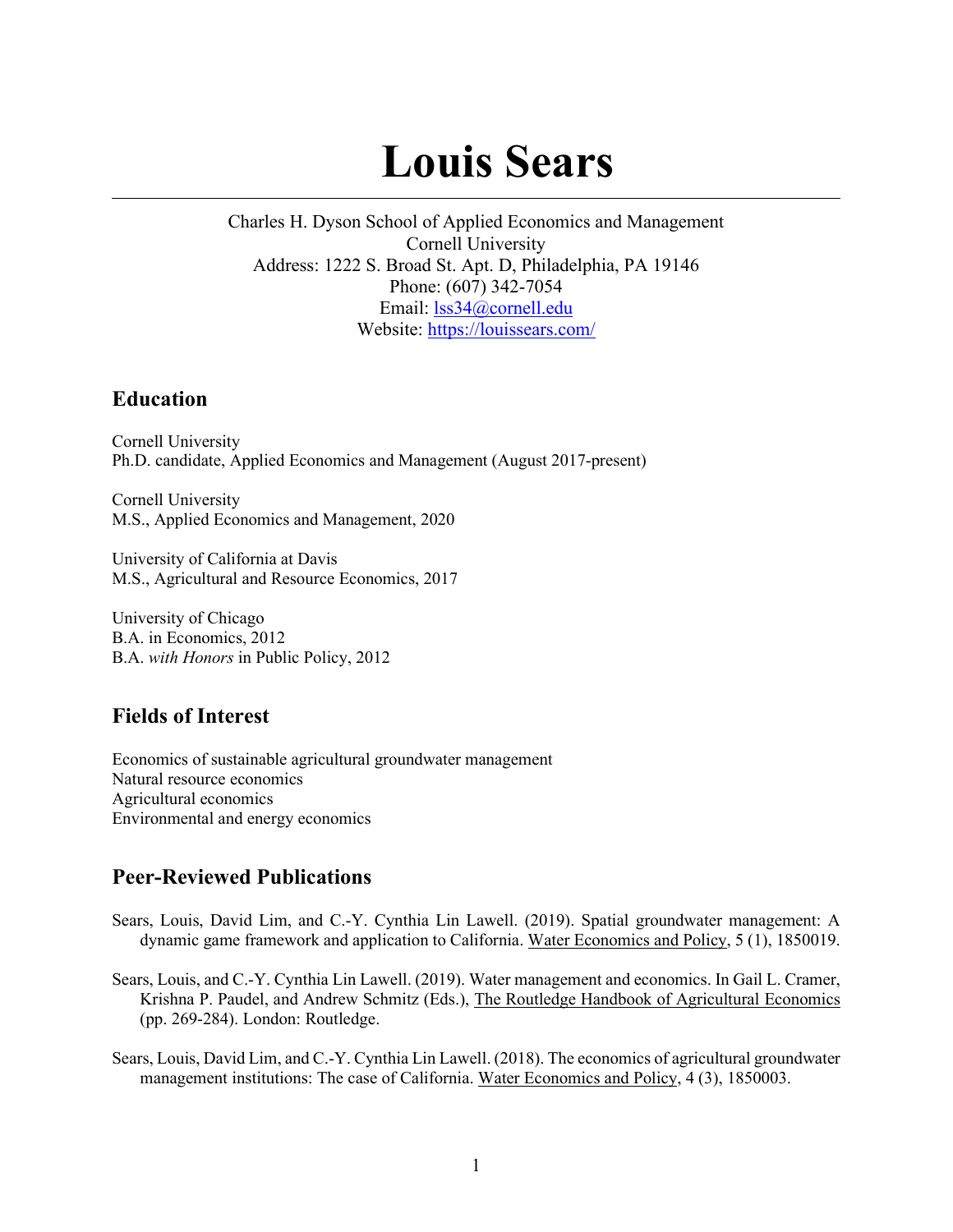- Sears, Louis, Joseph Caparelli, Clouse Lee, Devon Pan, Gillian Strandberg, Linh Vuu, and C.-Y. Cynthia Lin Lawell. (2018). Jevons' Paradox and efficient irrigation technology. Sustainability, 10 (5), 1590.
- Coady, David, Ian Parry, Louis Sears, and Baoping Shang. (2017). How large are global fossil fuel subsidies? World Development, 91, 11-27.
- Coady, David, Valentina Flamini, and Louis Sears. (2015). The unequal benefits of fuel subsidies revisited: Evidence for developing countries. In Benedict Clements, Ruud de Mooij, Sanjeev Gupta, and Michael Keen (Eds.), Fiscal Policy and Income Inequality (Chapter 14). IMF Press.
- Shang, Baoping, Ian Parry, and Louis Sears. (2013). Estimating pretax and posttax global energy subsidies. In Benedict Clements, David Coady, Stefania Fabrizio, Sanjeev Gupta, Trevor Alleyne, and Carlo Sdralevich (Eds.), Energy Subsidy Reform: Lessons and Implications (Appendix A). IMF Press.

#### **Other Publications**

- Sears, Louis, David Lim, and C.-Y. Cynthia Lin Lawell. (2017). Agricultural groundwater management in California: Possible perverse consequences? Agricultural and Resource Economics Update, 20 (3), 1-3.
- Fabrizio, Stefania, Alexei Goumilevski, and Kangni Kpodar (research assistance: Louis Sears). (2016). A New Tool for Distributional Incidence Analysis: An Application to Fuel Subsidy Reform. IMF Technical Notes and Manuals 16/07.
- Kpodar, Kangni Roland, and Chadi Abdallah (research assistance: Louis Sears). (2016). Dynamic Fuel Price Pass-Through; Evidence from a New Global Retail Fuel Price Database. IMF Working Papers 16/254.
- Kochhar, Kalpana, Catherine Pattillo, Yan Sun, Nujin Suphaphiphat, Andrew Swiston, Robert Tchaidze, Benedict Clements, Stefania Fabrizio, Valentina Flamini, Laure Redifer, Harald Finger, Ian Parry, Louis Sears, Frank Wallace, and IMF Staff Team. (2015). Is the Glass Half Empty or Half Full?: Issues in Managing Water Challenges and Policy Instruments. IMF Staff Discussion Note SDN/15/11.
- Coady, David, Ian Parry, Louis Sears, and Baoping Shang. (2015). How Large Are Global Energy Subsidies? IMF Working Paper WP/15/105.
- Gupta, Sanjeev, Michael Keen, Benedict Clements, Victoria Perry, David Coady, Ruud De Mooij, Stefania Fabrizio, Baoping Shang, Allan Dizioli, Luc Eyraud, Csaba Feher, Valentina Flamini, Alvar Kangur, Javier Kapsoli, Carlos Mulas-Granados, Peter Mullins, Philippe Wingender, Dora Benedek, Ryan Espiritu, and Louis Sears. (2014). Fiscal Policy and Income Inequality. IMF Policy Paper.

Sears, Louis. (2013). Subsidy Reform: Lessons and Implications. IMF Policy Paper*.* 

- Sears, Louis. (2011). How Consumers Respond to Stimulus Payments. Region Focus*.* Richmond Federal Reserve Bank.
- Sears, Louis. (2011). Carolina Gold: Exploration at a Historic Mine in South Carolina is Put on Hold. Region Focus*.* Richmond Federal Reserve Bank.

Sears, Louis. (2011). Jargon Alert: Utility. 2011. Region Focus*.* Richmond Federal Reserve Bank.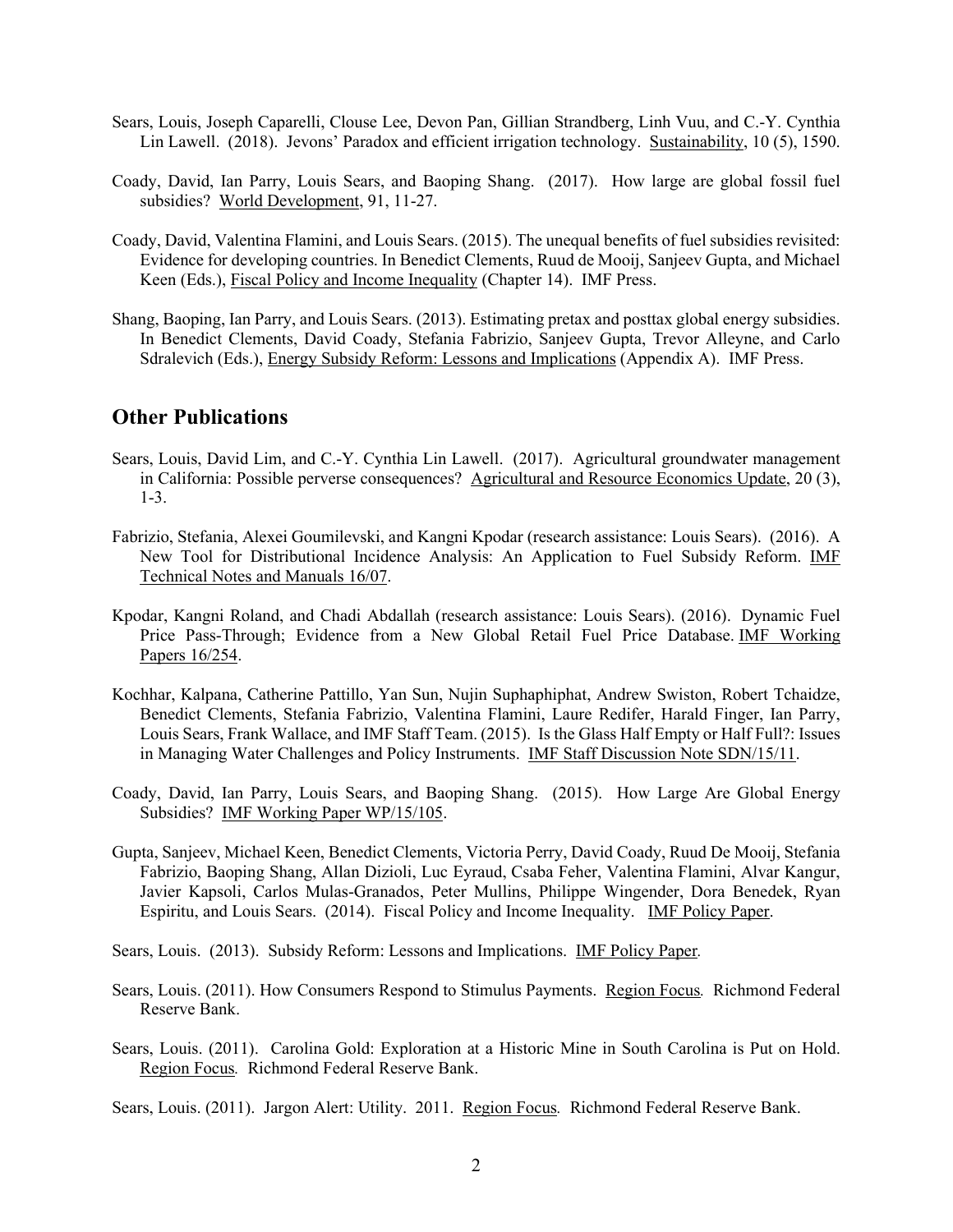## **Working Papers**

- Sears, Louis, C.-Y. Cynthia Lin Lawell, and M. Todd Walter. (2022). Groundwater under open access: A structural model of the dynamic common pool extraction game. Working paper, Cornell University.
- Sears, Louis, C.-Y. Cynthia Lin Lawell, David Lim, Gerald Torres, and M. Todd Walter. (2022). Interjurisdictional spatial externalities in groundwater management. Working paper, Cornell University.
- Sears, Louis, C.-Y. Cynthia Lin Lawell, Gerald Torres, and M. Todd Walter. (2022). Managing common pool resources: Lessons from groundwater resource extraction in California. Working paper, Cornell University.
- Sears, Louis, C.-Y. Cynthia Lin Lawell, Gerald Torres, and M. Todd Walter. (2022). Adjudicated groundwater property rights: A structural model of the dynamic game among groundwater users in California. Working paper, Cornell University.
- Sears, Louis, C.-Y. Cynthia Lin Lawell, Gerald Torres, and M. Todd Walter. (2022). Moment-based Markov equilibrium estimation of high-dimension dynamic games: An application to groundwater management in California. Working paper, Cornell University.
- Sears, Louis, and C.-Y. Cynthia Lin Lawell. (2022). Dual rights to groundwater: Theory and application to California. Working paper, Cornell University.
- Sears, Louis, Ernst Bertone Oehninger, David Lim, and C.-Y. Cynthia Lin Lawell. (2022). The economics of sustainable agricultural groundwater management: Recent findings. Working paper, Cornell University.

## **Awards and Honors**

Cornell DEEP-GREEN-RADAR Research Grant (2022)

Dyson Graduate Student – Research Excellence Award (2022)

Cornell DEEP-GREEN-RADAR Research Grant (2021)

Cornell TREESPEAR Research Grant (2021)

Robert R. Dyson Fellowship (2020-2021)

Northeastern Agricultural and Resource Economics Association (NAREA) Best Student Paper Award (2020)

Cornell TREESPEAR Research Grant (2020)

Cornell DEEP-GREEN-RADAR Research Grant (2020)

George F. Warren Award for Outstanding Paper, Second Place (2020)

Cornell DEEP-GREEN-RADAR Travel Grant (2020)

Cornell TREESPEAR Travel Grant (2020)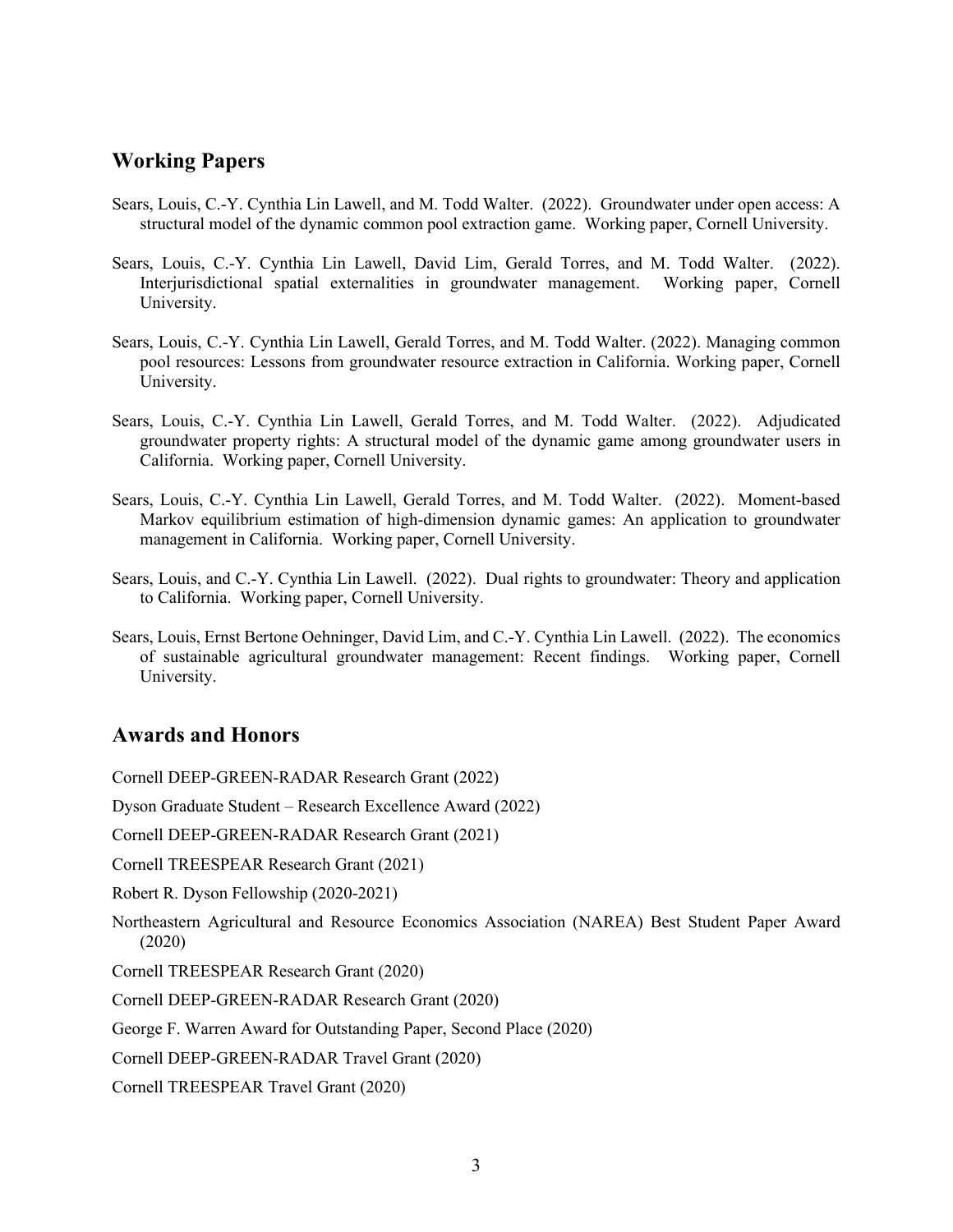Robert R. Dyson Fellowship (2019-2020)

Cornell University Graduate School Conference Grant (August 2019)

Cornell University Graduate School Conference Grant (June 2019)

Cornell University Ching Endowment Summer Fellowship (2019)

Agricultural and Applied Economics Association (AAEA) Chester O. McCorkle, Jr. Student Scholarship (2019)

Benjamin H. Stevens Graduate Fellowship in Regional Science Finalist (2019)

Cornell University Graduate School Conference Grant (December 2017)

University of California at Davis Fellowship for Excellence in Graduate Research (June 2017)

Giannini Fellowship (Fall 2016)

University of California at Davis Agricultural and Resource Economics First-Year Supplemental Fellowship (Spring 2016)

University of California at Davis Agricultural and Resource Economics First-Year Supplemental Fellowship (Winter 2016)

University of California at Davis Agricultural and Resource Economics First-Year Fellowship (Fall 2015)

International Monetary Fund Annual Award (2014)

International Monetary Fund Expenditure Policy Divisional Award (2013)

International Monetary Fund Fiscal Affairs Departmental Award (2013)

International Monetary Fund Annual Award (2013)

#### **Presentations**

- "Groundwater under open access: A structural model of the dynamic common pool extraction game." Sustainable Environment, Energy and Resource Economics (SEERE) Research Seminar. Cornell University. Ithaca, NY. September 2021.
- "Adjudicated groundwater property rights: A structural model of the dynamic game among groundwater users in California." Northeastern Agricultural and Resource Economics Association (NAREA) Virtual Annual Meeting. June 2021.
- "Groundwater under open access: A structural model of the dynamic common pool extraction game." Association of Environmental and Resource Economists (AERE) Summer Conference. June 2021.
- "Groundwater under open access: A structural model of the dynamic common pool extraction game." North American Meetings of the Regional Science Association International. Virtual Conference. November 2020.
- "Groundwater under open access: A structural model of the dynamic common pool extraction game." In Your Own Backyard: Innovative Perspectives on the Environment. Cornell University. Ithaca, NY. October 2020.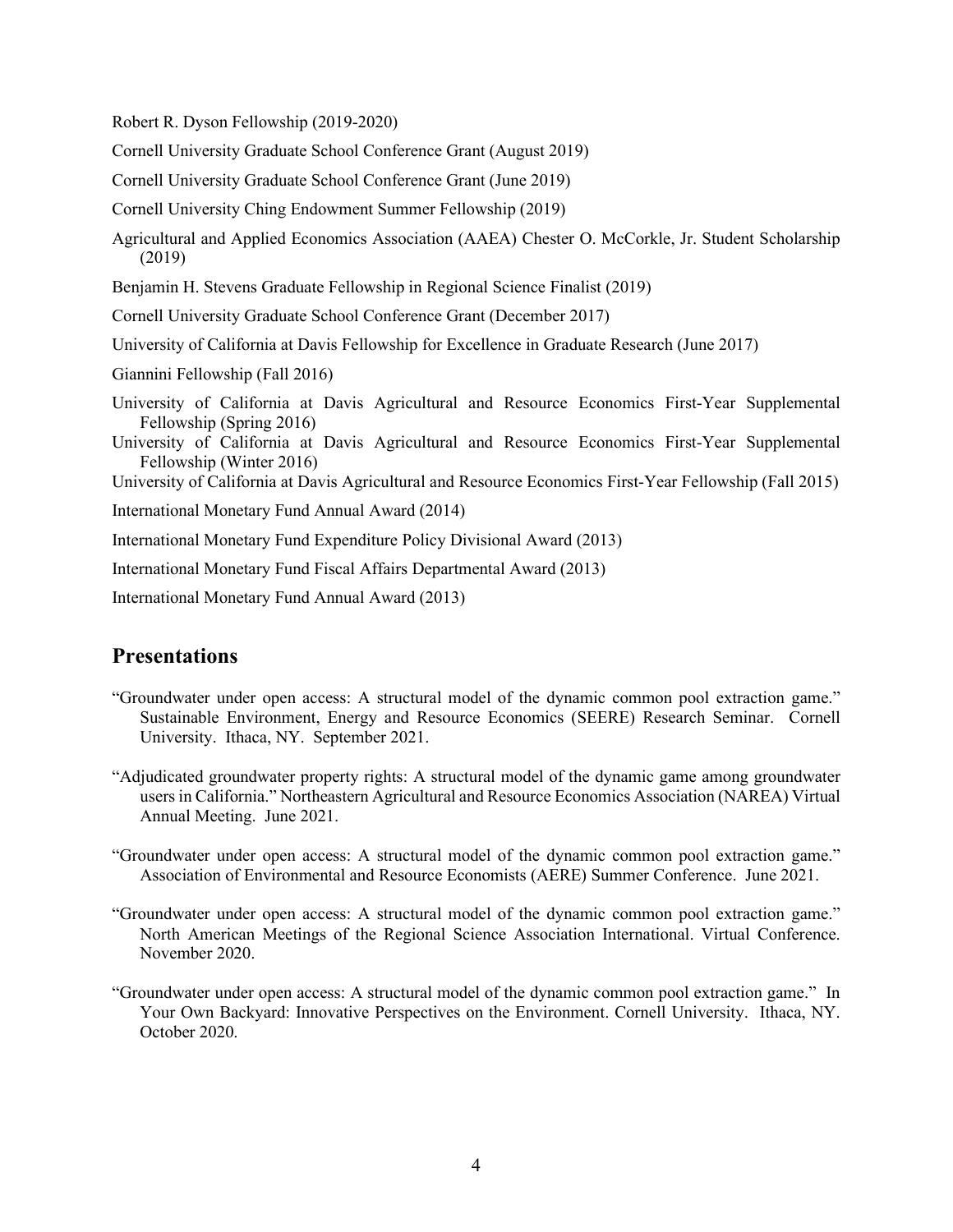- "Groundwater under open access: A structural model of the dynamic common pool extraction game." Sustainable Environment, Energy and Resource Economics (SEERE) Research Seminar. Cornell University. Ithaca, NY. September 2020.
- "Groundwater under open access: A structural model of the dynamic common pool extraction game." Agricultural and Applied Economics Association (AAEA) Annual Meeting. August 2020.
- "Groundwater under open access: A structural model of the dynamic common pool extraction game." Association of Environmental and Resource Economists (AERE) Session at the Western Economic Association International (WEAI) Annual Conference. June 2020.
- Discussant for "The Effect of Close Electoral Outcomes on Pollution Abatement and Monitoring: An Example from India's 1996 Lok Sabha Election" by Michael Jerman. Association of Environmental and Resource Economists (AERE) Session at the Western Economic Association International (WEAI) Annual Conference. June 2020.
- "Groundwater under open access: A structural model of the dynamic common pool extraction game." Northeastern Agricultural and Resource Economics Association (NAREA) 2020 Annual Meeting. June 2020.
- "Groundwater under open access: A structural model of the dynamic common pool extraction game." Sustainable Environment, Energy and Resource Economics (SEERE) Research Seminar. Cornell University. Ithaca, NY. December 2019.
- "Property rights and groundwater management: A dynamic structural model of the dual rights system in California." Poster presentation. Agricultural and Applied Economics Association (AAEA) Annual Meeting. Atlanta, GA. July 2019.
- "Property rights and groundwater management: A dynamic structural model of the dual rights system in California." Northeastern Agricultural and Resource Economics Association (NAREA) Annual Meeting. Portsmouth, NH. June 2019.
- "Property rights and groundwater management: A dynamic structural model of the dual rights system in California." Mid-Continent Regional Science Association (MCRSA) 50<sup>th</sup> Annual Conference. Madison, WI. June 2019.
- "Property rights and groundwater management: A dynamic structural model of the dual rights system in California." Second-Year Paper Presentation. Cornell University. Ithaca, NY. May 2019.
- "Property rights and groundwater management: A dynamic structural model of the dual rights system in California." Sustainable Environment, Energy and Resource Economics (SEERE) Research Seminar. Cornell University. Ithaca, NY. March 2019.
- "Dual rights to groundwater: Theory and application to California." Tenth Annual Meeting of the Society for Environmental Law and Economics. Notre Dame Law School in Chicago. Chicago, IL. June 2018.
- "Dual rights to groundwater: Theory and application to California." Sustainable Environment, Energy and Resource Economics (SEERE) Research Seminar. Cornell University. Ithaca, NY. March 2018.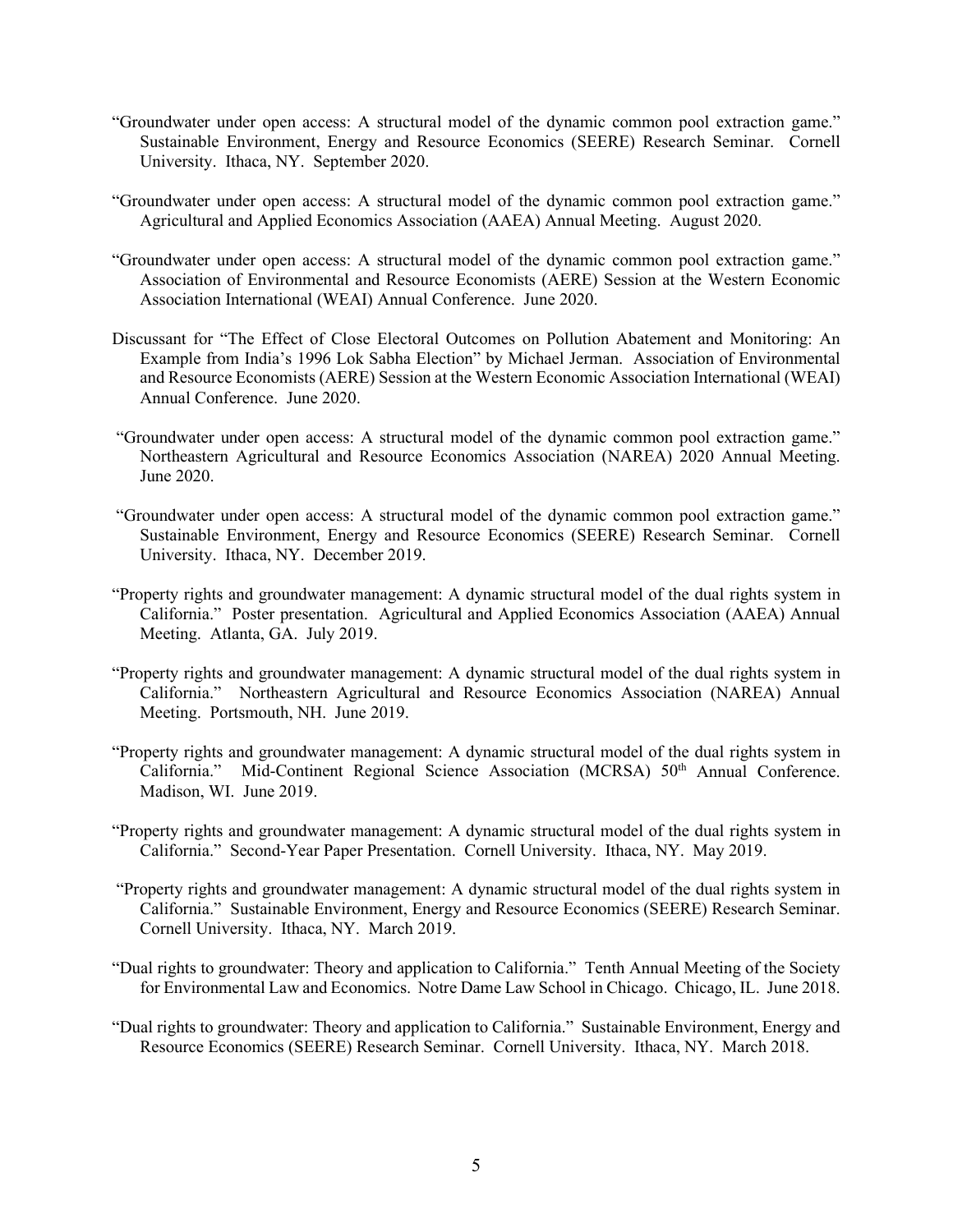- "My experience as an EERE PhD student at Cornell." Environmental, Energy, and Resource Economics Applicant Info Session, Cornell Dyson School of Applied Economics and Management Ph.D. and M.S. Open House. Cornell University. Ithaca, NY. March 2018.
- "Dual rights to groundwater: Theory and application to California." Conference celebrating the 25th Anniversary of Douglass North's Nobel Prize in Economics. George Mason University, Arlington Campus. Arlington, VA. March 2018.
- "Interjurisdictional spatial externalities in groundwater management." North American Meetings of the Regional Science Association International. Vancouver. November 2017.
- Discussant for "Territorial governance and proximity dynamics. The case of two public policy arrangements in the Brazilian Amazon" by Etienne Polge and André Torre. North American Meetings of the Regional Science Association International. Vancouver. November 2017.
- "Dual rights to groundwater: Theory and application to California." Canadian Resource and Environmental Economics (CREE) Study Group Annual Conference. London, Ontario. September 2017.
- Discussant for "Roads and Resources: Groundwater Depletion in the North China Plains" by Ujjayant Chakravorty, Xiangzheng Deng, Yazhen Gong, Martino Pelli, and Qian Zhang. Canadian Resource and Environmental Economics (CREE) Study Group Annual Conference. London, Ontario. September 2017.

#### **Research Experience**

*Cornell University* (Ithaca, NY) Graduate Research Associate, Cornell University DEEP-GREEN-RADAR Cornell University Dynamics, Economics, Econometrics, Policy, and Games: Rigorous Environmental, Energy, Natural Resource, Agriculture, and Development Analysis and Research (DEEP-GREEN-RADAR) Advisor: Professor C.-Y. Cynthia Lin Lawell July 2017 to present *Cornell University* (Ithaca, NY) Graduate Research Associate, Cornell University TREESPEAR Cornell University Think-tank for Resources, Energy, and the Environment: Science and Policy-related Economic Analysis and Research (TREESPEAR) Advisor: Professor C.-Y. Cynthia Lin Lawell July 2017 to present *University of California at Davis* (Davis, CA) Graduate Student Researcher Advisor: Professor C.-Y. Cynthia Lin Lawell Fall 2015 - September 2017

*International Monetary Fund* (Washington, DC) Research Assistant June 2012-June 2015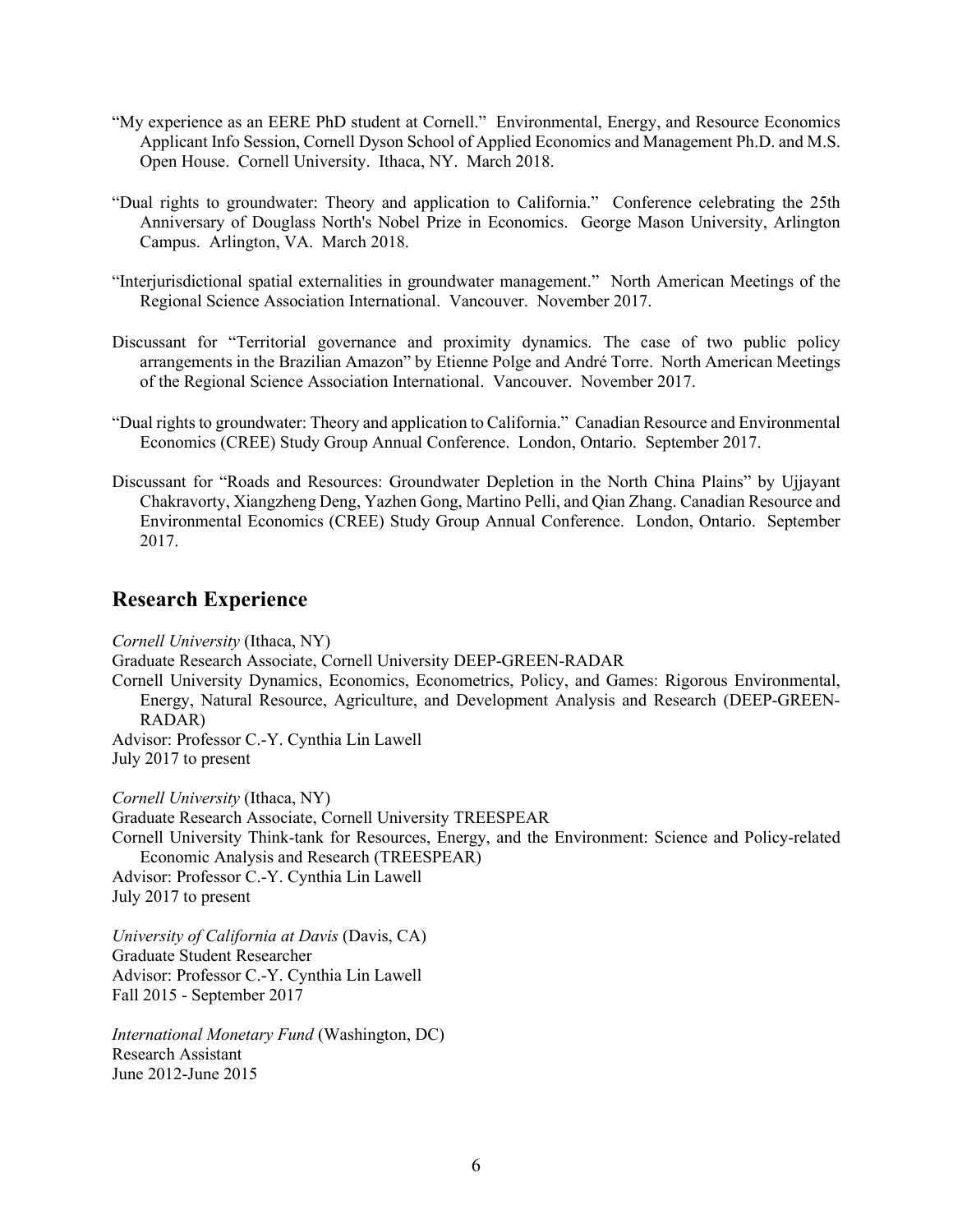*Federal Reserve Bank of Richmond* (Richmond, VA) Research Publications Intern Summer 2011

## **Teaching Experience**

University of California at Davis (Davis, CA) Guest Lecture, Natural Resource Economics Spring 2017

University of California at Davis (Davis, CA) Intermediate Microeconomics: Theory of Production and Consumption Winter 2017

University of California at Davis (Davis, CA) Resource and Environmental Policy Analysis (with Professor C.-Y. Cynthia Lin Lawell) Spring 2016

# **Mentoring and Advising Experience**

David Lim

B.S., Environmental Science and Management, University of California at Davis, 2017 *American Water Works Association California-Nevada Section undergraduate scholarship, 2017*  M.P.S. candidate in Applied Economics and Management, Cornell University

# **Professional Activities**

Referee, Water Resources and Economics. 2021.

Referee, Resource and Energy Economics. 2020.

- Session Chair, Managing Power and Water. North American Meetings of the Regional Science Association International. Virtual Conference. November 2020.
- Invited Participant, Roundtable Discussion: Transitioning out of Open-Access to Managing Groundwater Environmental Defense Fund. December 2019.
- Invited Participant, Social Cost of Water Pollution Workshop. Atkinson Center for a Sustainable Future. April 2019.

Referee, Energy Policy. 2017.

# **Media Citations**

- "Dyson celebrates 2020 faculty, staff, and student award recipients". *Dyson Business Feed*. 22 June 2020. URL:<https://business.cornell.edu/hub/2020/06/22/dyson-2020-award-recipients/>
- "Louis Sears awarded McCorkle Scholarship by the Agricultural and Applied Economics Association". Cornell University Dynamics, Economics, Econometrics, Policy, and Games: Rigorous Environmental, Energy, Natural Resource, Agriculture, and Development Analysis and Research (DEEP-GREEN-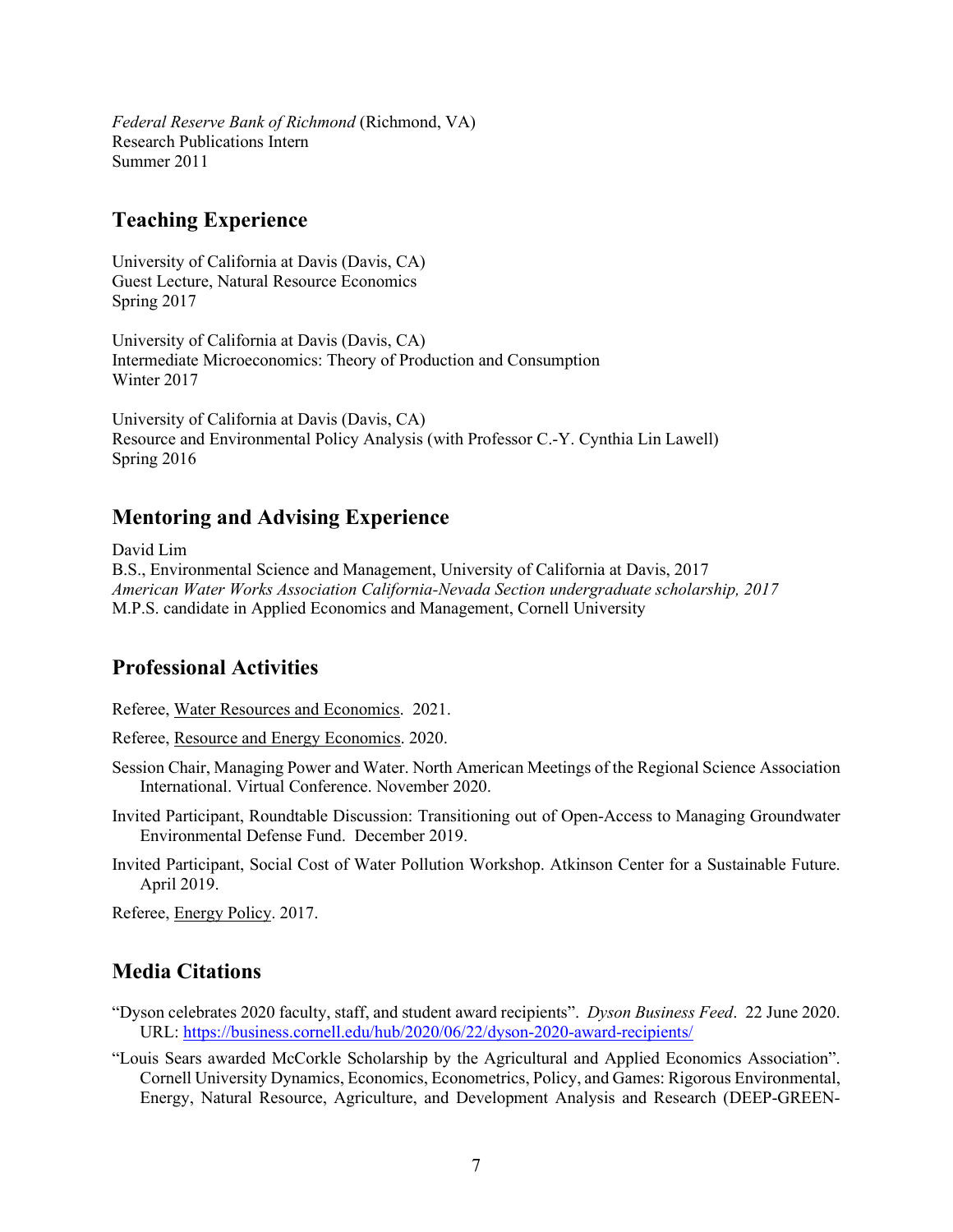RADAR). December 2019. URL: [http://deep-green](http://deep-green-radar.dyson.cornell.edu/louis_sears_awards_McCorkle.html)[radar.dyson.cornell.edu/louis\\_sears\\_awards\\_McCorkle.html](http://deep-green-radar.dyson.cornell.edu/louis_sears_awards_McCorkle.html) 

- "Professor Lin Lawell and #Cornell students examine possible consequences of incentive-based programs for agricultural groundwater conservation". Cornell Dyson on Twitter, @DysonSchool. 15 November 2019. URL:<https://twitter.com/CornellDyson/status/1195356125807427584>
- "Professor Lin Lawell and #Cornell students examine possible consequences of incentive-based programs for agricultural groundwater conservation. #EconTwitter #CornellDyson". Cornell Dyson on Twitter, @DysonSchool. 15 September 2019. URL: <https://twitter.com/CornellDyson/status/1173340741197860864?s=17>
- "Years of drought have parched #California's vast agricultural lands, prompting higher water costs. #CornellDyson researchers have a solution to coordinate water use @CornellNews". Cornell Dyson on Twitter, @DysonSchool. 13 September 2019. URL: <https://twitter.com/CornellDyson/status/1172555626268041219?s=17>
- "Professor Lin Lawell and #Cornell students examine possible consequences of incentive-based programs for agricultural groundwater conservation". Cornell Dyson on Twitter, @DysonSchool. 21 July 2019. URL:<https://twitter.com/CornellDyson/status/1152926288597962752>
- "Years of drought have parched #California's vast agricultural lands, prompting higher water costs. #CornellDyson researchers have a solution to coordinate water use". Cornell Dyson on Twitter, @DysonSchool. 6 July 2019. URL:<https://twitter.com/CornellDyson/status/1147550797368111109>
- "Years of drought have parched #California's vast agricultural lands, prompting higher water costs. #CornellDyson researchers have a solution to coordinate water use. @CornellNews". Cornell Dyson on Twitter, @DysonSchool. 17 May 2019. URL: <https://twitter.com/CornellDyson/status/1129431605448257538>
- "Research Recap: Can groundwater conservation policies have unintended consequences?". Dyson Business Feed. 9 May 2019. URL: [https://dyson.cornell.edu/businessfeed/2019/05/09/research](https://dyson.cornell.edu/businessfeed/2019/05/09/research-groundwater-conservation-policies/)[groundwater-conservation-policies/](https://dyson.cornell.edu/businessfeed/2019/05/09/research-groundwater-conservation-policies/)
- "Years of drought have parched #California's vast agricultural lands, prompting higher water costs. #CornellDyson researchers have a solution to coordinate water use". Cornell Dyson n Twitter, @DysonSchool. 31 March 2019. URL: <https://twitter.com/CornellDyson/status/1112338788682997760?s=17>
- "Years of drought have parched California's vast agricultural lands, prompting higher water costs. #CornellDyson researchers have a solution to coordinate water use". Cornell Dyson on Twitter, @DysonSchool. 14 January 2019. URL: <https://twitter.com/CornellDyson/status/1084857860327202817>
- "The shape of water: When ag water management pays off". Newswise. 9 January 2019. URL: <https://www.newswise.com/articles/the-shape-of-water-when-ag-water-management-pays-off>
- "The shape of #water: When agricultural water management pays off". Cornell Chronicle on Twitter, @CornellNews. 9 January 2019. URL: <https://twitter.com/CornellNews/status/1083113168421953536>
- "The shape of water: When ag water management pays off". Cornell Chronicle. 8 January 2019. URL: <http://news.cornell.edu/stories/2019/01/shape-water-when-ag-water-management-pays>
- "Subsidies and puppies". Energy Institute at Haas blog. 19 March 2018. URL: <https://energyathaas.wordpress.com/2018/03/19/subsidies-and-puppies/>
- "Louis Sears presented spatial groundwater research". Cornell University Think-tank for Resources, Energy, and the Environment: Science and Policy-related Economic Analysis and Research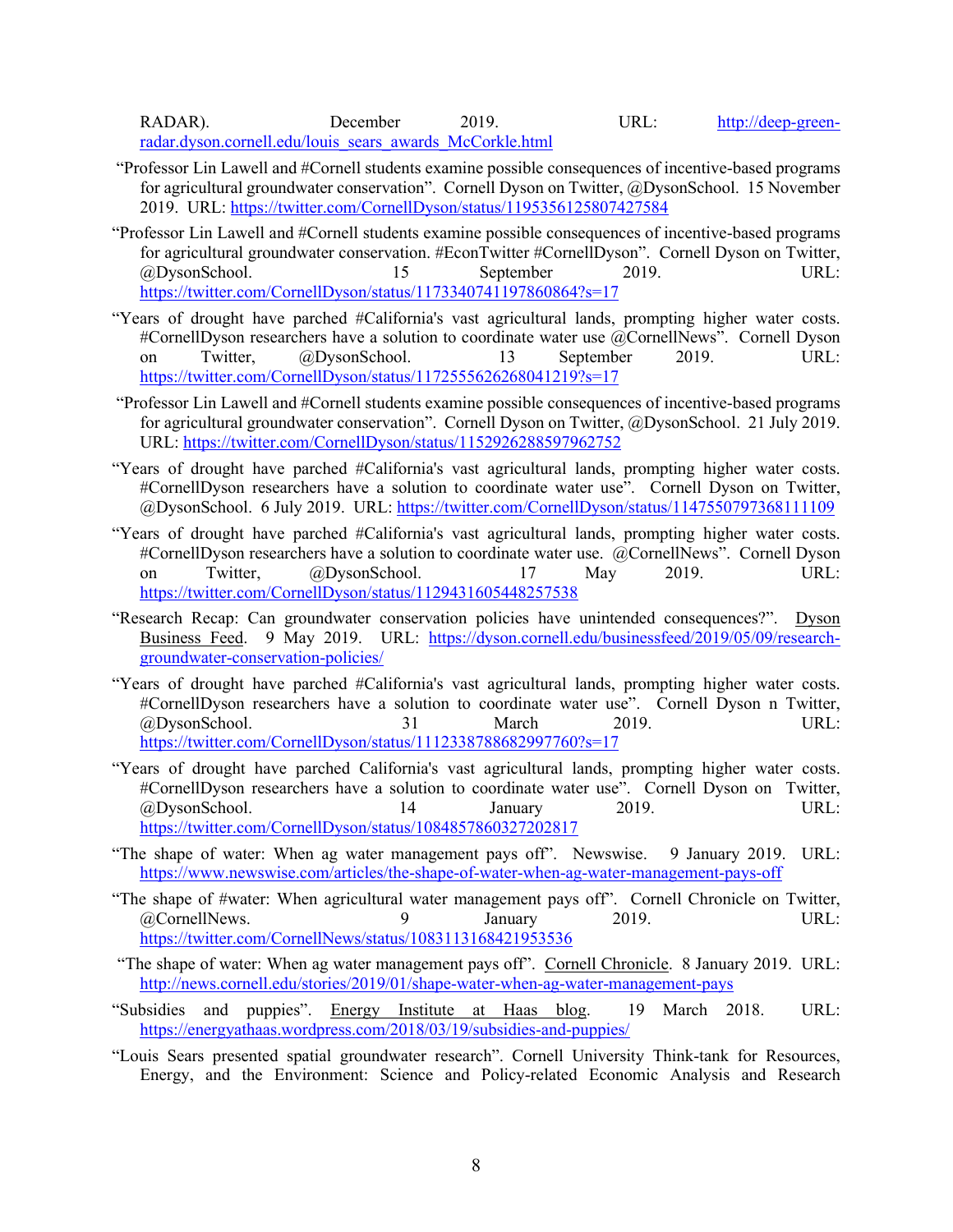(TREESPEAR). November 2017. URL: [http://treespear.dyson.cornell.edu/louis\\_sears\\_news\\_NARSC.html](http://treespear.dyson.cornell.edu/louis_sears_news_NARSC.html) 

- "Louis Sears presented research on groundwater property rights". Cornell University Think-tank for Resources, Energy, and the Environment: Science and Policy-related Economic Analysis and Research (TREESPEAR). November 2017. URL: [http://treespear.dyson.cornell.edu/louis\\_sears\\_news\\_CREE.html](http://treespear.dyson.cornell.edu/louis_sears_news_CREE.html)
- "Groundwater research by Louis Sears and David Lim receives media attention". Cornell University Thinktank for Resources, Energy, and the Environment: Science and Policy-related Economic Analysis and Research (TREESPEAR). August 2017. URL: [http://treespear.dyson.cornell.edu/louis\\_sears\\_david\\_lim\\_news\\_media.html](http://treespear.dyson.cornell.edu/louis_sears_david_lim_news_media.html)
- "Commentary: Underground overwatering no assurance of security". The Porterville Recorder. 17 April 2017. URL: [http://www.recorderonline.com/news/commentary-underground-overwatering-no](http://www.recorderonline.com/news/commentary-underground-overwatering-no-assurance-of-security/article_2e08fc32-2311-11e7-871e-37db3e8ad9e4.html)[assurance-of-security/article\\_2e08fc32-2311-11e7-871e-37db3e8ad9e4.html](http://www.recorderonline.com/news/commentary-underground-overwatering-no-assurance-of-security/article_2e08fc32-2311-11e7-871e-37db3e8ad9e4.html)
- "Ag at Large: Underground Overwatering No Security Assurance". Western Farm Press. 24 March 2017. URL: [http://www.westernfarmpress.com/water/ag-large-underground-overwatering-no-security](http://www.westernfarmpress.com/water/ag-large-underground-overwatering-no-security-assurance)[assurance](http://www.westernfarmpress.com/water/ag-large-underground-overwatering-no-security-assurance)
- "Working as one UN to address the root environmental causes of ill health". Dr. Margaret Chan, Director-General of WHO; Erik Solheim, Executive Director of United Nations Environmental Programme; and Petteri Taalas, Secretary-General of World Meteorological Organization. 3 January 2017. URL: <http://www.who.int/mediacentre/commentaries/2017/one-un-environmental-health/en/>
- "Policy: Five cornerstones of a global bioeconomy". Nature. 12 July 2016. URL: <http://www.nature.com/news/policy-five-cornerstones-of-a-global-bioeconomy-1.20228>
- "The High Cost of Dirty Fuels". The New York Times. 21 May 2015. URL: <http://www.nytimes.com/2015/05/21/opinion/the-high-cost-of-dirty-fuels.html>

## **Technical Skills**

Matlab **Stata** R

## **Professional References**

C.-Y. Cynthia Lin Lawell, Ph.D.

Associate Professor and Robert Dyson Sesquicentennial Chair in Environmental, Energy and Resource Economics Charles H. Dyson School of Applied Economics and Management

Cornell University 407 Warren Hall Ithaca, NY 14853-4203 Phone: (607) 255-4707

Email: [clinlawell@cornell.edu](mailto:clinlawell@cornell.edu)  M. Todd Walter, Ph.D. Professor

Department of Biological and Environmental Engineering